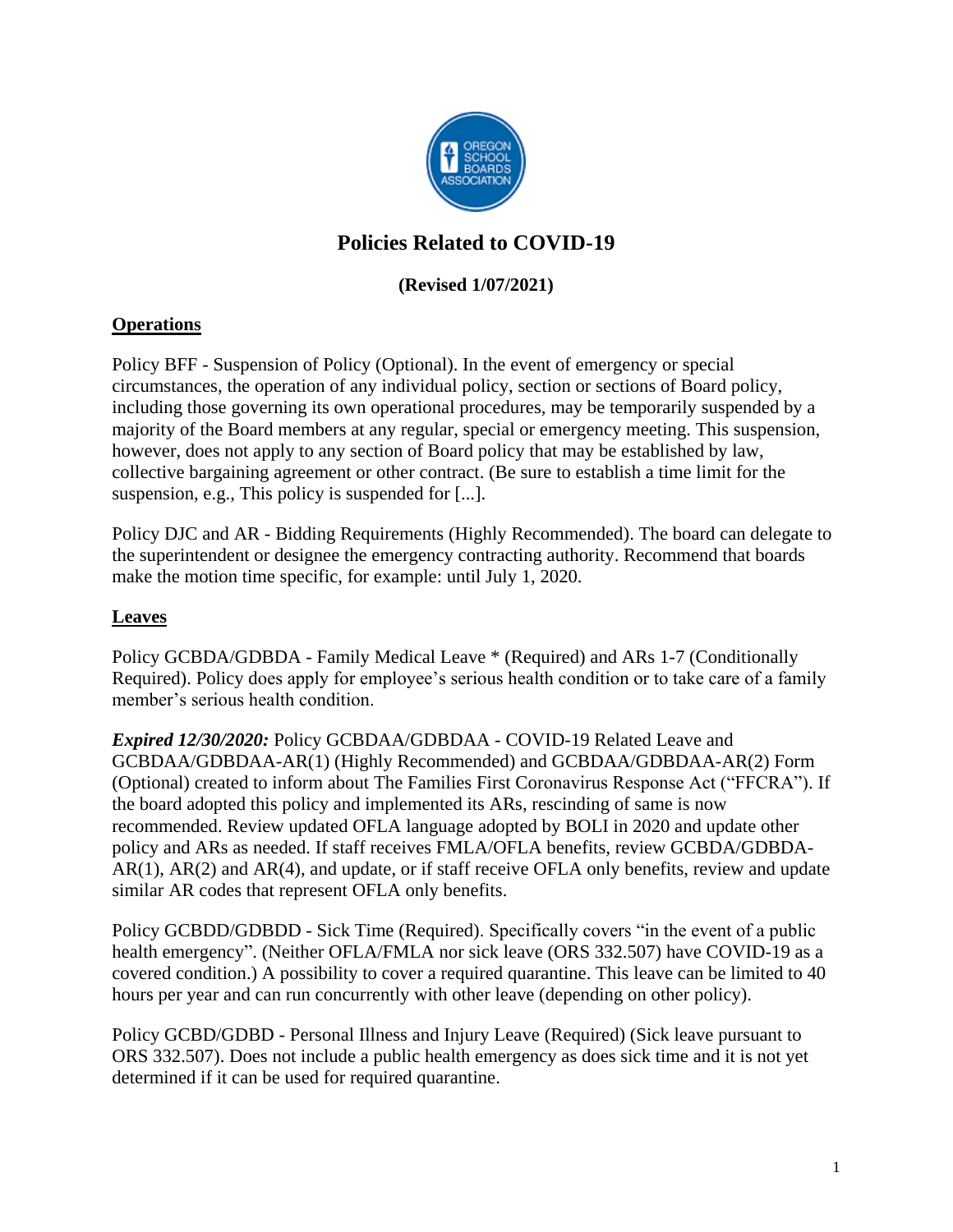### **Special Education**

Policy IGBAJ and AR - Special Education - Free Appropriate Public Education (FAPE) (Required, except for charter schools).

#### **Student Attendance**

Policy JED - Student Absences and Excuses (Required).

#### **Communicable Disease/Emergency Plans**

Policy EBBA - First Aid and Infection Control (Required) and AR (Optional).

Policy EBBAA - Infection Control and Bloodborne Pathogens (Optional). References the required Exposure Control Plan.

Policy EBBB Injury/Illness Reports (Required). Regular cold and flu virus illnesses do not fall under this policy, but COVID-19 could be considered a work-related illness. The staff member must be able to make a connection that the exposure occurred as part of their work assignment. Employers should utilize Form 300 when recording these incidents.

Policy EBC/EBCA - Emergency Procedures and Disaster Plans (Optional). Policy references the required Emergency Procedures Plan. An employer may have language addressing pandemic flu and declared public health emergencies.

Policy EBCD - Emergency Closures (Highly Recommended). This policy allows the superintendent (or school administrator) to close the schools in emergency and hazardous situations and is broader than just weather-related closures.

Policy GBEB and AR - Communicable Diseases - Staff (Highly Recommended). Includes the definition of restricted diseases and the authority of the Oregon Health Authority (OHA) to add to that list; there may be action by either OHA or the Oregon Department of Education (ODE) to add COVID-19 to this list.

Policy JHC - Student Health Services and Requirements (Highly Recommended). Requires the employer to maintain a "prevention-oriented health services program" which includes "health care and first-aid assistance that are appropriately supervised and isolates [sic] the sick or injured child from the student body" and which provides "control and prevention of communicable diseases as required by Oregon Health Authority, Public Health Division, and the county health department".

Policy JHCC and AR - Communicable Diseases - Students (Required). Includes the definition of restrictable diseases, and as mentioned previously, there may be action by ODE and/or OHA to make COVID-19 a restrictable disease.

# **Equity**

Policy JB - Equal Education Opportunity (Required). Every student will be given equal educational opportunities regardless of age, sex, sexual orientation, race, religion, national origin, disability, marital status, or familiar status.